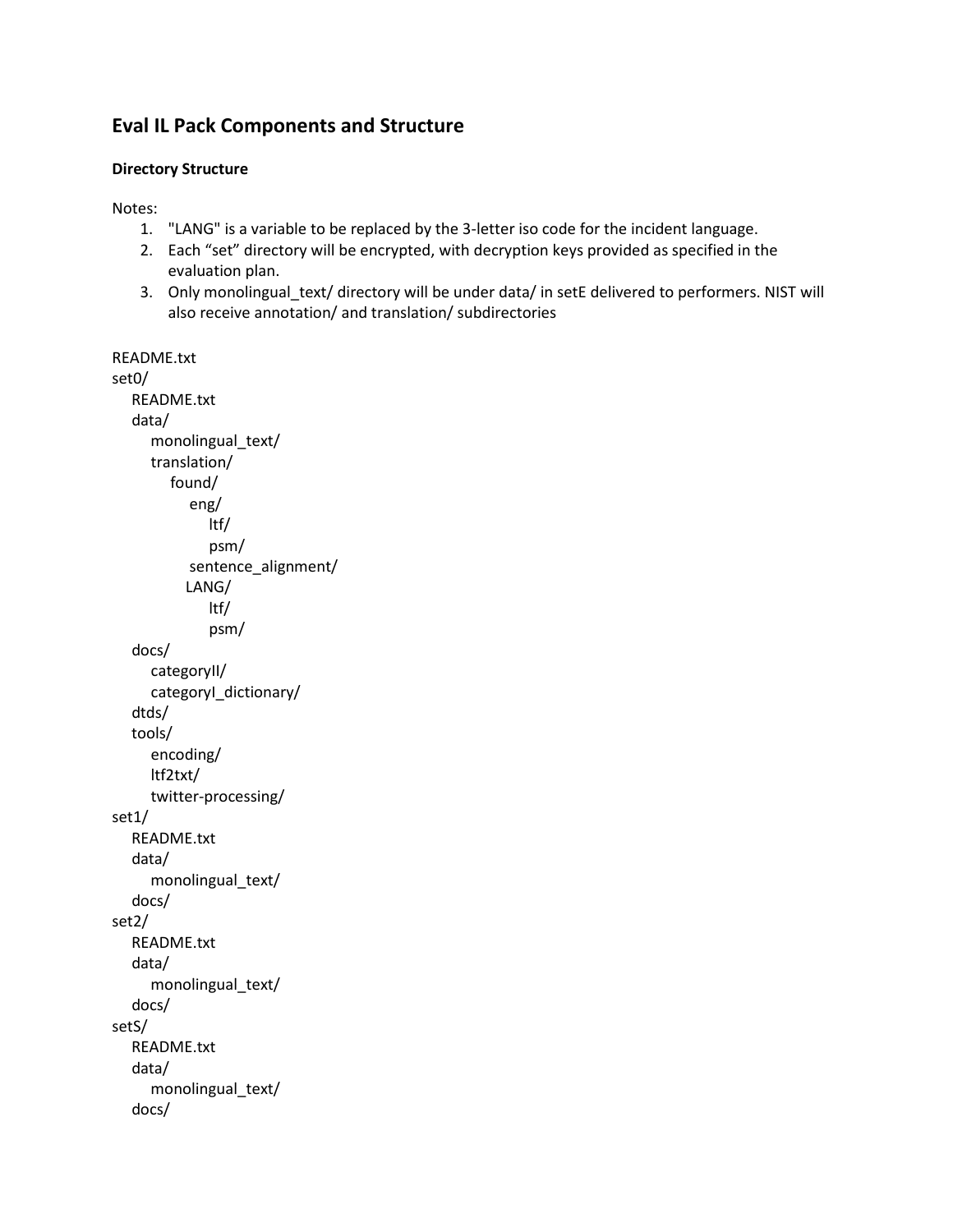```
setE/
   README.txt
   data/
      monolingual_text/
      annotation/
         entity/ 
         situation_frame/ 
      translation/
         eng/
            ltf/ 
            psm/ 
         LANG/
            ltf/ 
            psm/
   docs/
                                   Items in red will be sent only to NIST 
                                   for evaluation languages.
```
## **Data Volumes**

Set0 (all monolingual and parallel text from pre-incident epoch): Monolingual text – 225Kw (45% NW, 33% DF/WL, 22% SN) Parallel text – 300Kw (33% each NW, DF/WL, SN; can substitute 300Kw comparable for 100Kw parallel) Parallel dictionary – 10K lemmas

Other resources ("Category II") – 5 of 8 resource types: parallel IL - > non-English dictionary, monolingual IL dictionary, monolingual IL grammar book, parallel IL - > English grammar book, monolingual IL primer, monolingual IL gazetteer, parallel IL - > English gazetteer, English gazetteer for incident region

Note: Minimum target to be exceeded by 500% target for **one** of monolingual text, parallel text, or parallel dictionary

Set1 (incident date and later): Monolingual text  $-1/3$  of leftover after set E is met

Set2 (incident date and later): Monolingual text  $-2/3$  of leftover after set E is met

SetS (incident date and later): English text, some incident-relevant – approximately 50Kw, genre balance will vary based on availability

SetE (incident date and later):

Monolingual text – 200Kw (approximately 50% NW, at least 25% DF/WL, up to 25% SN) Reference translations and annotations for Simple Named Entity and Situation Frames will be provided to NIST for (subsets of) this data.

## **Documentation**

The following items should be included in all eval IL docs/ directories:

- categoryI\_dictionary/ directory containing (pointer to) dictionary SET 0 ONLY
- categoryII/ directory containing (pointers to) all category II resources SET 0 ONLY